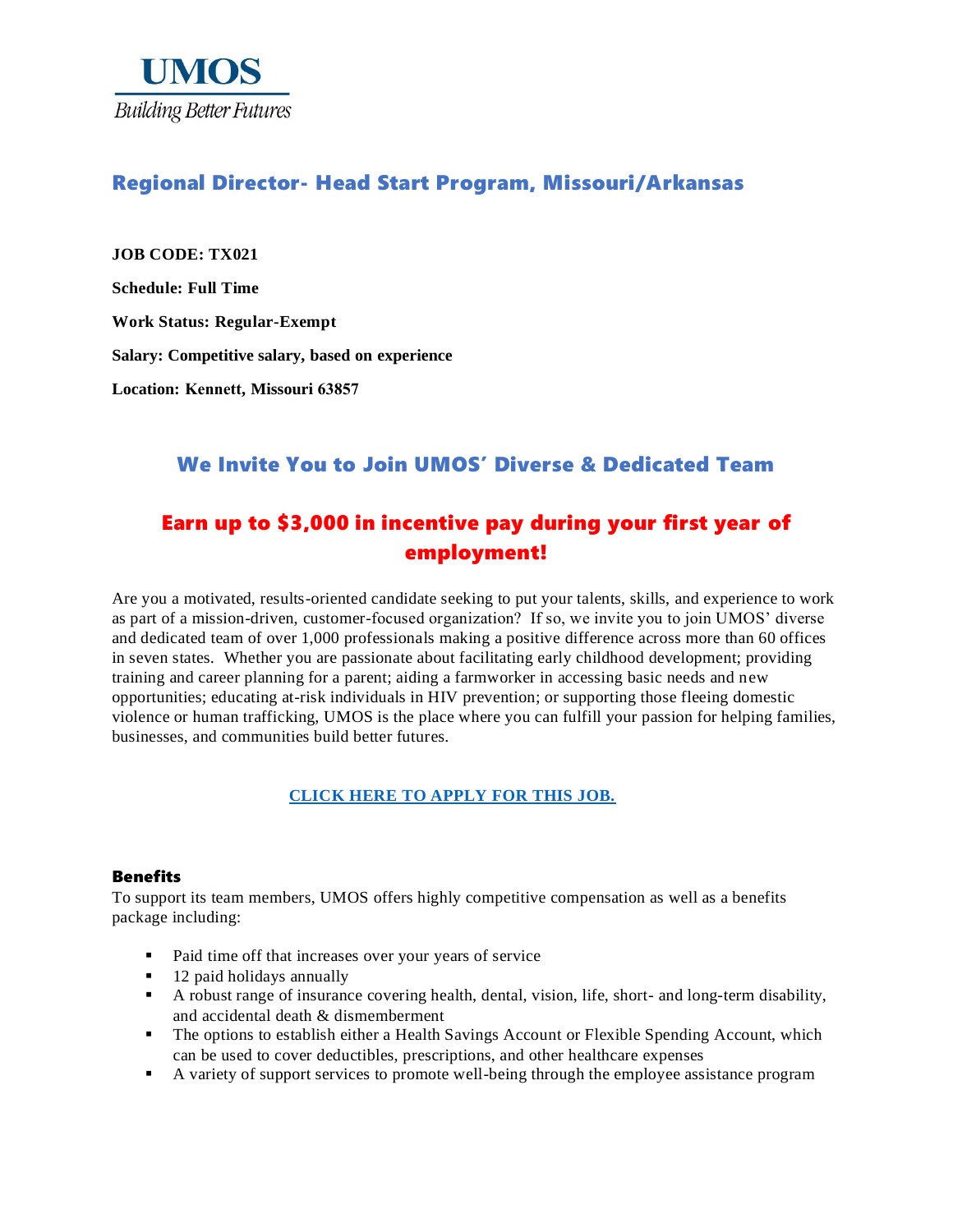

Exterment plan options, including  $401(k)$  and Roth IRA, allowing you to make pre-tax or aftertax contributions. For those participating in the 401(k) Retirement Plan, UMOS annually contributes at least 3% of employees' eligible compensation

### Diversity & Equal Opportunity

UMOS is proud to be an Equal Opportunity Employer, and encourages qualified candidates of all backgrounds to apply, irrespective of race, ethnicity, color, religion, sex, national origin, sexual orientation, marital status, disability, age, parental status, and military service, or any other status protected by federal, state, or local law. In fact, 78% of senior management positions are held by people of color and women.

# If you have incredible leadership skills, top notch people skills, and thrive when you are in a role of responsibility that works hand in hand with your staff and local communities, we may have the perfect career opportunity for you!

In this role, you will be responsible for the overall direction, management, and collection of fiscal documentation of the regional Head Start program. Facilitates the coordination of multi-center-based operations, which ensures the smooth integration of the program's areas in accordance with the Head Start Performance Standards, State Licensing Regulations and/or state or Federal regulations governing early childhood. Promotes an environment that fosters internal/external community collaboration and support for the Region.

### Primary Responsibilities:

1. Is responsible for the development of a program model design centered around Early Learning Outcomes Framework and Parent Family Community Engagement Framework that promotes the advancement of emotional, social, physical and cognitive development of infants, toddlers and preschool children as well as promote parental engagement in all aspects of the program in preparing children ready for kindergarten.

2. Is responsible for the regional performance of the Head Start program including Program Quality and Outcomes, Programmatic Content, Safety and Security of Children, Parental Education, Budgeting and Financial Oversight and Compliance, Regional Grant Writing, Management and Reporting and assures that standards are being exceeded.

3. Ensures the implementation of a Regional multi-center-based operation, with direction and leadership of the regional program utilizing a variety of problem-solving techniques that promote and maintain an effective and efficient operation to ensure compliance with federal, state, local and agency regulations governing the regional program.

4. Responsible for the management and supervision of regional program and design consistent with all applicable federal, state and/or local funding requirements and ensures the prompt and thorough evaluation of staff through annual performance reviews.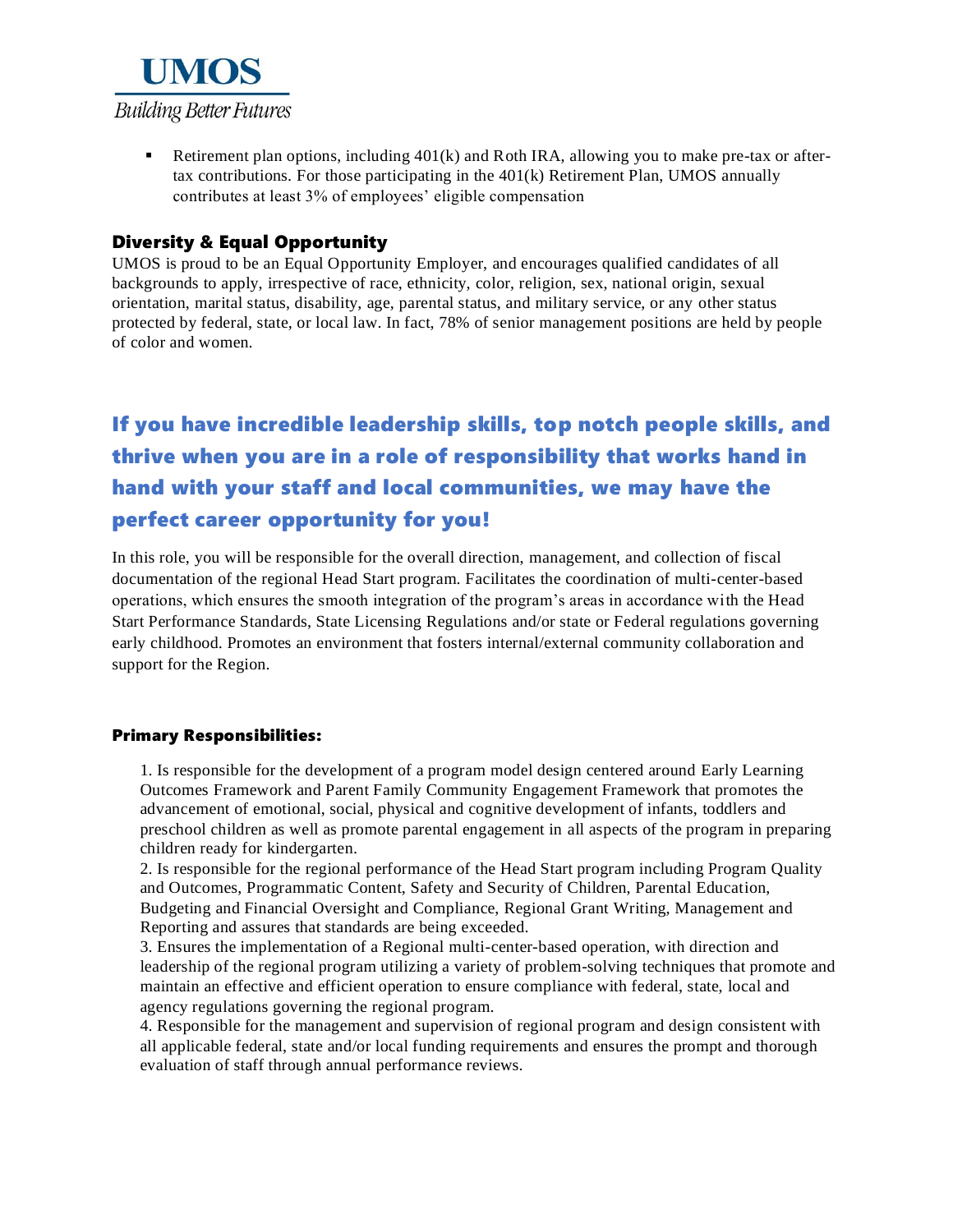

5. In conjunction with program management staff, develop and implement of a career ladder for its regional and center personnel including maximizing the resources necessary to facilitate its implementation.

6. As part of the communication system, conduct weekly/bi-weekly/monthly meetings with Regional and Center Staff.

7. Directs the Regional coordination and development of local and state linkages, coordination agreements with state agencies, county health, social service departments, school districts, Title I Migrant Education, migrant health services, to foster collaboration and improve resources to parents and children in the program.

8. Review program operations for effectiveness and efficiency of operations and conduct Regional short- and long-range planning to develop and implement initiatives and develop seamless systems with other programs to ensure interagency coordination for parents and children access.

9. Is responsible for identifying new resources to enhance the programs mission.

10. Prepare Regional Budgets, Regional Grant Proposals and ensure that Fiscal, Programmatic and Administrative Requirements are met and ensure compliance with all funding source mandates, applicable laws and regulations.

11. Review Regional Monthly Financial and Statistical Reports to assess the budget status and to initiate preventative measures to resolve problems.

12. Is responsible to work with Program staff, Policy groups and community leaders in the development and finalization of an integrated Child Development work plans, corresponding budgets, facility operation policies, recruitment, selection, and enrollment policies and procedures in order to ensure compliance with applicable program, state and federal guidelines.

13. Develop and implements plans to ensure regional compliance with its non-federal share match requirements and develop strategies for increasing the amount of the programs accumulated nonfederal share.

14. Development of Regional Record keeping and Reporting system that includes electronic data collection (weekly, monthly and annual) and data synthesizes and analysis for completion of Program Information Report, Community Assessment, Annual Reports and other reporting requirements. 15. Is responsible for the full implementation of Family Data Base System including CHILDPLUS Reporting and record keeping systems to capture information necessary for end of year program report and the development of statistical data on children, families, and Program.

16. Stays informed of national, Regional and State issues and resources including legislation related to early childhood development and disseminate this information to leadership Team, Policy groups, parents and staff.

17. Ensures implementation of electronic property management system that includes regional program inventories, including capital equipment that complies with all procurement and disposal procedures consistent with 2 CFR 200 and Part 75 requirements.

### Qualifications:

1. B.A. Degree in Public Administration, Business Management, or any other administrative related field. Masters' Degree Preferred.

2. Three years' experience in management and/or supervisory position.

3. Must have knowledge of federal, state and locally funded programs.

4. Knowledgeable of low-income family needs and able to demonstrate, through experience, the ability to work effectively with children and families.

5. Bilingual with fluency in English and Spanish: verbal and written form, PREFERRED.